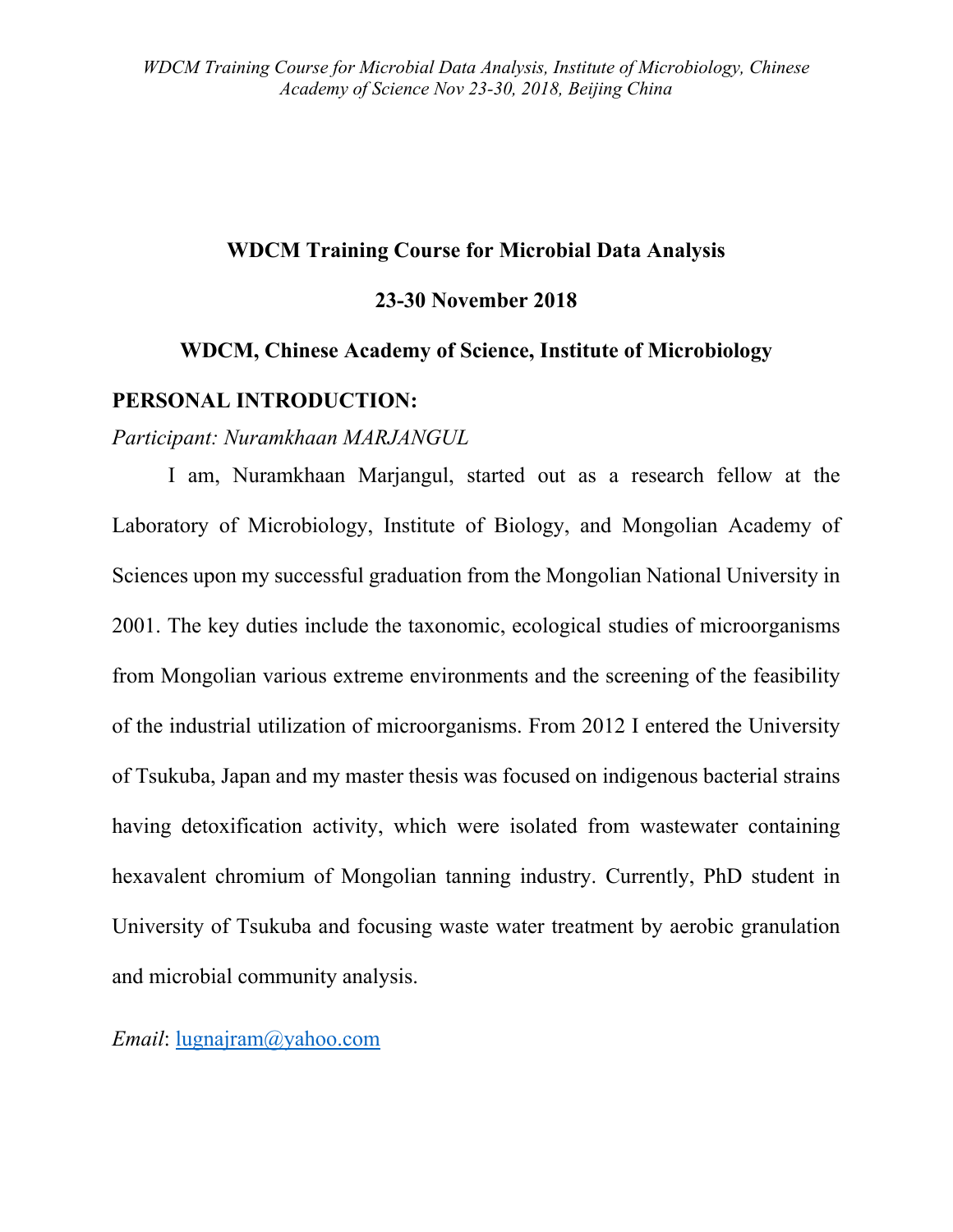### **ABSTRACT**

Our earth has a plenty of microorganisms and one of the important goals of microbial researchers is to publish of their research result. The Global Catalogue of Microorganism 2.0 Type Strain Sequencing Project will be helping to clarify classification and identification of the microorganisms, throughout genome based microbial taxonomy analysis.

## **Key words: Microbial diversity, GCM 2 project, Culture collection**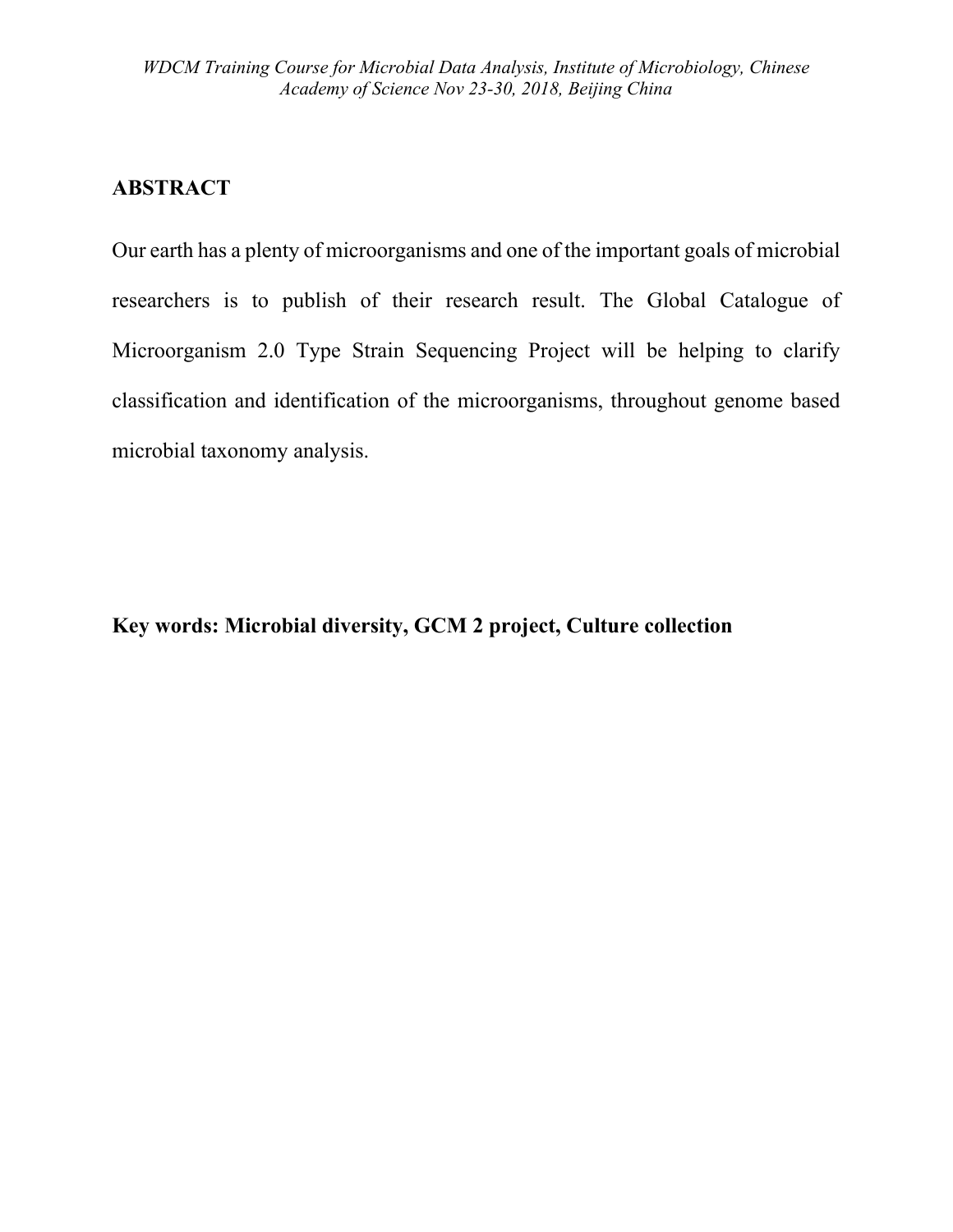### **1. BRIEF INTRODUCTION OF OUR CULTURE COLLECTION**

### **Mongolian National Culture Collection of Microorganisms:**

Main research goals are research and generation of new knowledge on Mongolian microbial biodiversity and their genetic resources, establishment of National microbial culture collection (*ex-situ* conservation of microbial biodiversity), screening and utilization of industrially important microorganisms that support innovation and biotechnology. Within the scope of the goals, we carry out following research activities:

- $\pm$  Ecology and diversity of microorganisms in Mongolian natural environments and milk products;
- Genetic resources of microorganisms (antimicrobials, enzymes and biosynthetic genes);
- **Plant-microbe interactions:** 
	- endophytic microorganisms of Mongolian plants and their bio-active compounds;
	- nitrogen-fixing bacteria;
	- rhizosphere actinomycetes and bacteria;
	- streptomycetes causing potato scab and their biological control agents;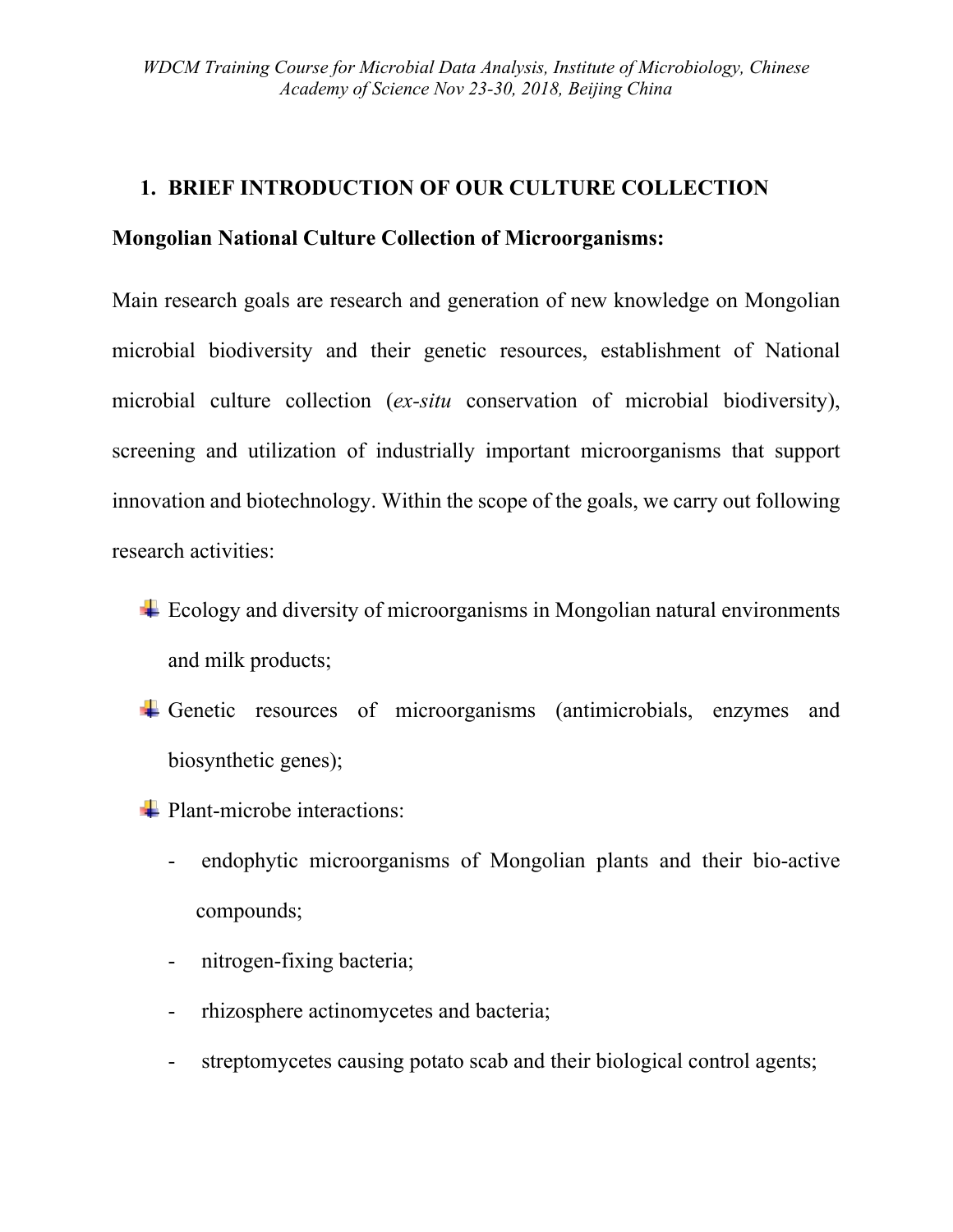*WDCM Training Course for Microbial Data Analysis, Institute of Microbiology, Chinese Academy of Science Nov 23-30, 2018, Beijing China*

Isolation*, ex-situ* conservation and taxonomic identification of microorganisms;

### **Publications and other activities:**

For over the 30 years of research, the researchers of the Laboratory has published 20 books and monographs (internationally 12, domestically 8), 252 research articles and abstracts in abstract books (internationally 128, domestically 124), edited 4 books, compiled and edited 2 abstract books and has developed 5 patents.

In collaboration with National University of Mongolia the Laboratory participates in teaching for BSc, MSc and PhD degrees with major in Microbiology and Biotechnology. Furthermore, the Laboratory organizes training workshops on "Identification of mitosporic fungi", "Diagnosis of plant diseases caused by fungi" led by Japanese professors. This workshop has been organized annually since 2013, and young researchers, graduate students and young teachers at universities, and professional inspection officers are participated.

#### **International cooperation:**

The Laboratory has much experience in international cooperation: doing joint research and organizing international workshops. Since the 1980s, joint research projects were implemented in collaboration with Institute of Microbiology, Bulgarian Academy of Sciences, Institute of New Antibiotics, Russian Academy of Medical Sciences, Bach Institute of Biochemistry, Russian Academy of Sciences